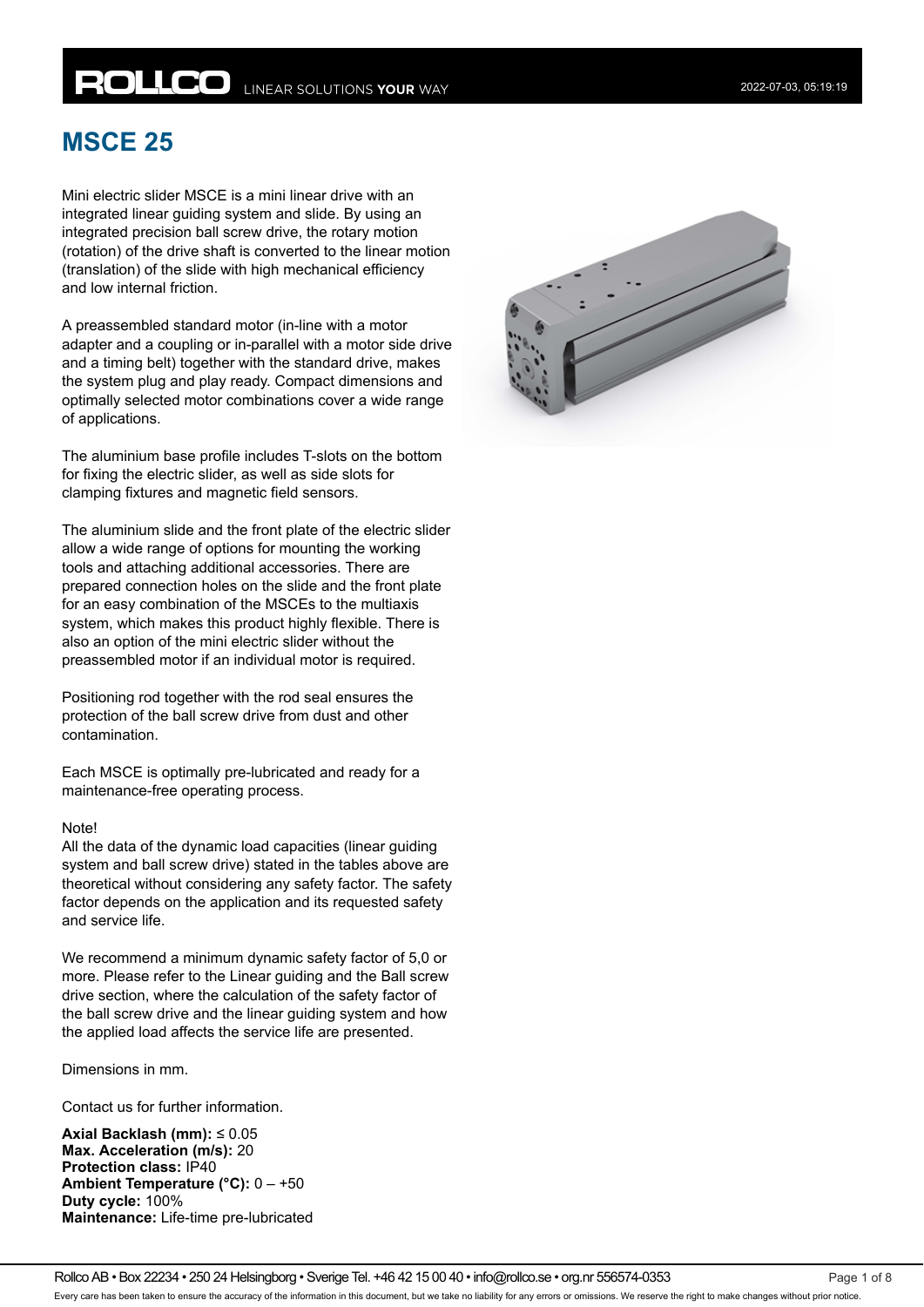## **MSCE 25**





Rollco AB • Box 22234 • 250 24 Helsingborg • Sverige Tel. +46 42 15 00 40 • info@rollco.se • org.nr 556574-0353 Page 2 of 8 Every care has been taken to ensure the accuracy of the information in this document, but we take no liability for any errors or omissions. We reserve the right to make changes without prior notice.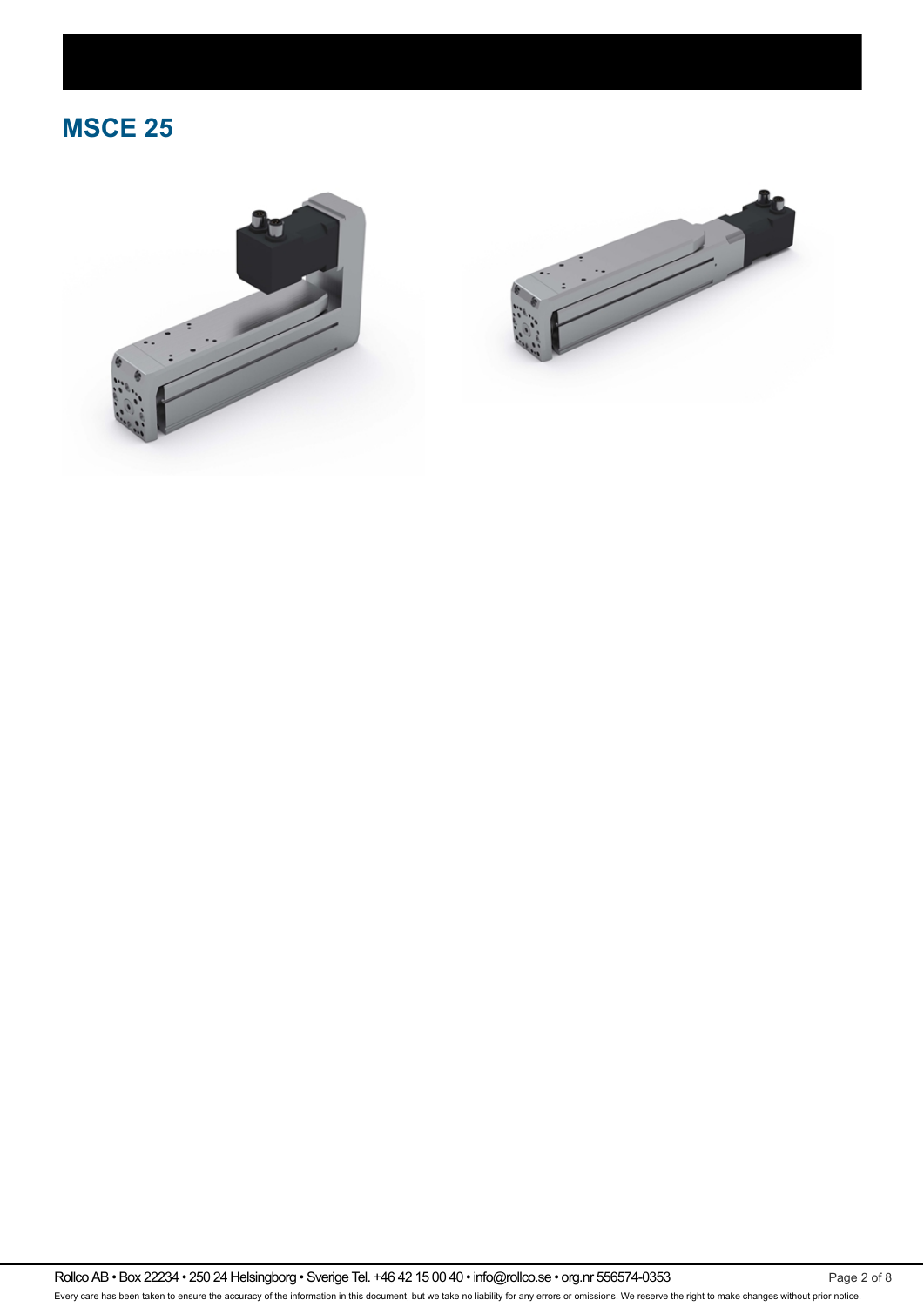### **Variant Data**

| <b>Designation</b>       | <b>Description</b>                                       | Ball screw (d x l) | <b>Dynamic Load</b><br>Capacity C (N) | <b>Max. Drive Torque</b><br>$Mp$ (Nm) | <b>Max. Travel Speed</b><br>Vmax (m/s) |
|--------------------------|----------------------------------------------------------|--------------------|---------------------------------------|---------------------------------------|----------------------------------------|
| <b>MSCE 25 - 6x2</b>     | Without motor                                            | $6x2$ mm           | 1310                                  | 0,06                                  | 0,15                                   |
| <b>MSCE 25 - 6x6</b>     | Without motor                                            | 6x6 mm             | 1310                                  | 0,10                                  | 0,45                                   |
| MSCE 25 - VK - 28 - 6x2  | With motor size 28<br>and motor adapter<br>VK            | $6x2$ mm           | 1310                                  |                                       | 0,10                                   |
| MSCE 25 - VK - 28 - 6x6  | With motor size 28<br>and motor adapter<br>VK.           | $6x6$ mm           | 1310                                  |                                       | 0,30                                   |
| MSCE 25 - MSD - 28 - 6x2 | With motor size 28<br>and motor side drive<br>MSD        | $6x2$ mm           | 1310                                  |                                       | 0,09                                   |
| MSCE 25 - MSD - 28 - 6x6 | With motor size 28<br>and motor side drive<br><b>MSD</b> | $6x6$ mm           | 1310                                  |                                       | 0,28                                   |

| <b>Designation</b>       | <b>Max. Rotational</b><br><b>Speed nmax</b><br>(min <sup>-1</sup> ) (rev/min) | <b>No Load Torque</b><br>$M0$ (Nm) | <b>Axial Dynamic</b><br><b>Load Capacity</b><br>Ca(N) | Max.<br><b>Repeatability</b><br>(mm) | Max.<br><b>Permissible</b><br><b>Axial Load Fpa</b><br>(N) | <b>Absolute stroke</b>                    |
|--------------------------|-------------------------------------------------------------------------------|------------------------------------|-------------------------------------------------------|--------------------------------------|------------------------------------------------------------|-------------------------------------------|
| <b>MSCE 25 - 6x2</b>     | 4500                                                                          | 0,03                               | 1900                                                  | ±0.015                               | 170                                                        | 25, 50, 75, 100,<br>125, 150, 175,<br>200 |
| <b>MSCE 25 - 6x6</b>     | 4500                                                                          | 0,03                               | 1700                                                  | ±0.015                               | 90                                                         | 25, 50, 75, 100,<br>125, 150, 175,<br>200 |
| MSCE 25 - VK - 28 - 6x2  | 3000                                                                          |                                    | 1900                                                  | ±0.015                               | 170                                                        | 25, 50, 75, 100,<br>125, 150, 175,<br>200 |
| MSCE 25 - VK - 28 - 6x6  | 3000                                                                          |                                    | 1700                                                  | ±0.015                               | 90                                                         | 25, 50, 75, 100,<br>125, 150, 175,<br>200 |
| MSCE 25 - MSD - 28 - 6x2 | 2810                                                                          |                                    | 1900                                                  | ±0.015                               | 170                                                        | 25, 50, 75, 100,<br>125, 150, 175,<br>200 |
| MSCE 25 - MSD - 28 - 6x6 | 2810                                                                          |                                    | 1700                                                  | ±0.015                               | 80                                                         | 25, 50, 75, 100,<br>125, 150, 175,<br>200 |

| <b>Designation</b>       | Max.<br><b>Permissible</b><br><b>Payload</b><br><b>Horizontal mph</b><br>(kg) | Max.<br>Permissible<br><b>Payload Vertical</b><br>mpv (kg) | Max.<br><b>Permissible</b><br><b>Radial Load on</b><br>Shaft Fpr (N) | <b>Dynamic</b> | <b>Dynamic</b><br>Moment Mx (Nm) Moment My (Nm) Moment Mz (Nm) | <b>Dynamic</b> |
|--------------------------|-------------------------------------------------------------------------------|------------------------------------------------------------|----------------------------------------------------------------------|----------------|----------------------------------------------------------------|----------------|
| <b>MSCE 25 - 6x2</b>     | 57                                                                            | 14                                                         | 25                                                                   | 4,80           | 4,10                                                           | 4,10           |
| <b>MSCE 25 - 6x6</b>     | 30                                                                            | $\overline{7}$                                             | 25                                                                   | 4.80           | 4,10                                                           | 4,10           |
| MSCE 25 - VK - 28 - 6x2  | 57                                                                            | 14                                                         | $\overline{\phantom{a}}$                                             | 4,80           | 4,10                                                           | 4,10           |
| MSCE 25 - VK - 28 - 6x6  | 13                                                                            | 7,30                                                       | $\overline{\phantom{0}}$                                             | 4,80           | 4,10                                                           | 4,10           |
| MSCE 25 - MSD - 28 - 6x2 | 57                                                                            | 14                                                         | $\overline{\phantom{a}}$                                             | 4,80           | 4,10                                                           | 4,10           |
| MSCE 25 - MSD - 28 - 6x6 | 13                                                                            | 6,50                                                       | $\overline{\phantom{0}}$                                             | 4,80           | 4,10                                                           | 4,10           |

Rollco AB • Box 22234 • 250 24 Helsingborg • Sverige Tel. +46 42 15 00 40 • info@rollco.se • org.nr 556574-0353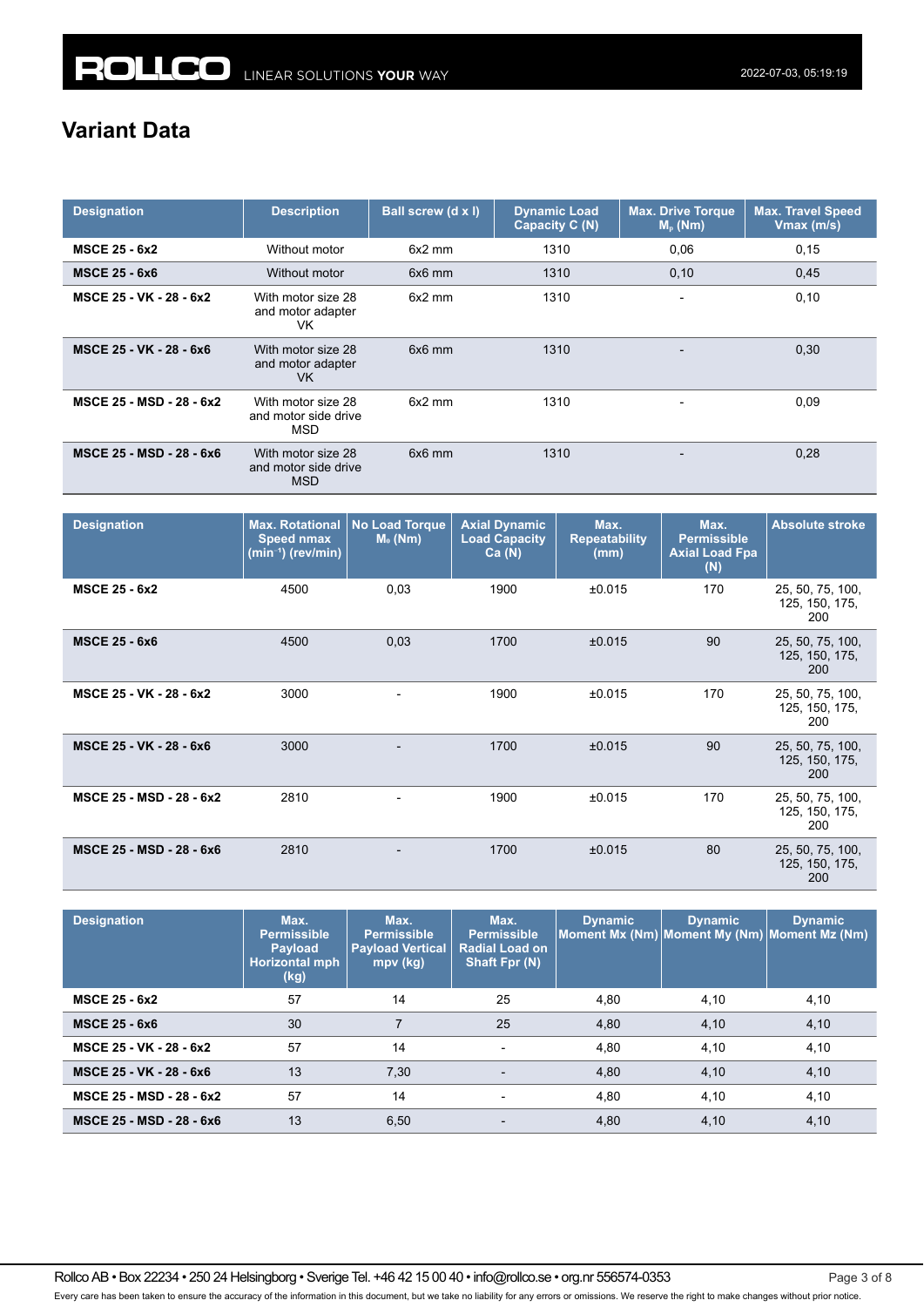| <b>Designation</b>       | Max.<br><b>Permissible</b><br>Loads Forces<br>Fpy(N) | Max.<br><b>Permissible</b><br><b>Loads Forces</b><br>Fpz(N) | Max.<br><b>Permissible</b><br><b>Loads Moments</b><br>Mpx (Nm) | Max.<br><b>Permissible</b><br><b>Loads Moments</b><br>Mpy (Nm) | Max.<br><b>Permissible</b><br><b>Loads Moments</b><br>Mpz (Nm) | Motor type               |
|--------------------------|------------------------------------------------------|-------------------------------------------------------------|----------------------------------------------------------------|----------------------------------------------------------------|----------------------------------------------------------------|--------------------------|
| <b>MSCE 25 - 6x2</b>     | 280                                                  | 580                                                         | 4,80                                                           | 4,10                                                           | 4,10                                                           | $\overline{\phantom{0}}$ |
| <b>MSCE 25 - 6x6</b>     | 280                                                  | 580                                                         | 4,80                                                           | 4,10                                                           | 4,10                                                           | $\overline{\phantom{0}}$ |
| MSCE 25 - VK - 28 - 6x2  | 280                                                  | 580                                                         | 4,80                                                           | 4,10                                                           | 4,10                                                           | Stepper                  |
| MSCE 25 - VK - 28 - 6x6  | 280                                                  | 580                                                         | 4,80                                                           | 4,10                                                           | 4,10                                                           | Stepper                  |
| MSCE 25 - MSD - 28 - 6x2 | 280                                                  | 580                                                         | 4,80                                                           | 4,10                                                           | 4,10                                                           | Stepper                  |
| MSCE 25 - MSD - 28 - 6x6 | 280                                                  | 580                                                         | 4,80                                                           | 4,10                                                           | 4,10                                                           | Stepper                  |

**ROLLCO** LINEAR SOLUTIONS YOUR WAY

2022-07-03, 05:19:19

### **Variant Data**

| <b>Designation</b>       | Motor size (mm)          |  |  |  |  |  |
|--------------------------|--------------------------|--|--|--|--|--|
| <b>MSCE 25 - 6x2</b>     | $\overline{\phantom{0}}$ |  |  |  |  |  |
| <b>MSCE 25 - 6x6</b>     | $\overline{\phantom{0}}$ |  |  |  |  |  |
| MSCE 25 - VK - 28 - 6x2  | 28                       |  |  |  |  |  |
| MSCE 25 - VK - 28 - 6x6  | 28                       |  |  |  |  |  |
| MSCE 25 - MSD - 28 - 6x2 | 28                       |  |  |  |  |  |
| MSCE 25 - MSD - 28 - 6x6 | 28                       |  |  |  |  |  |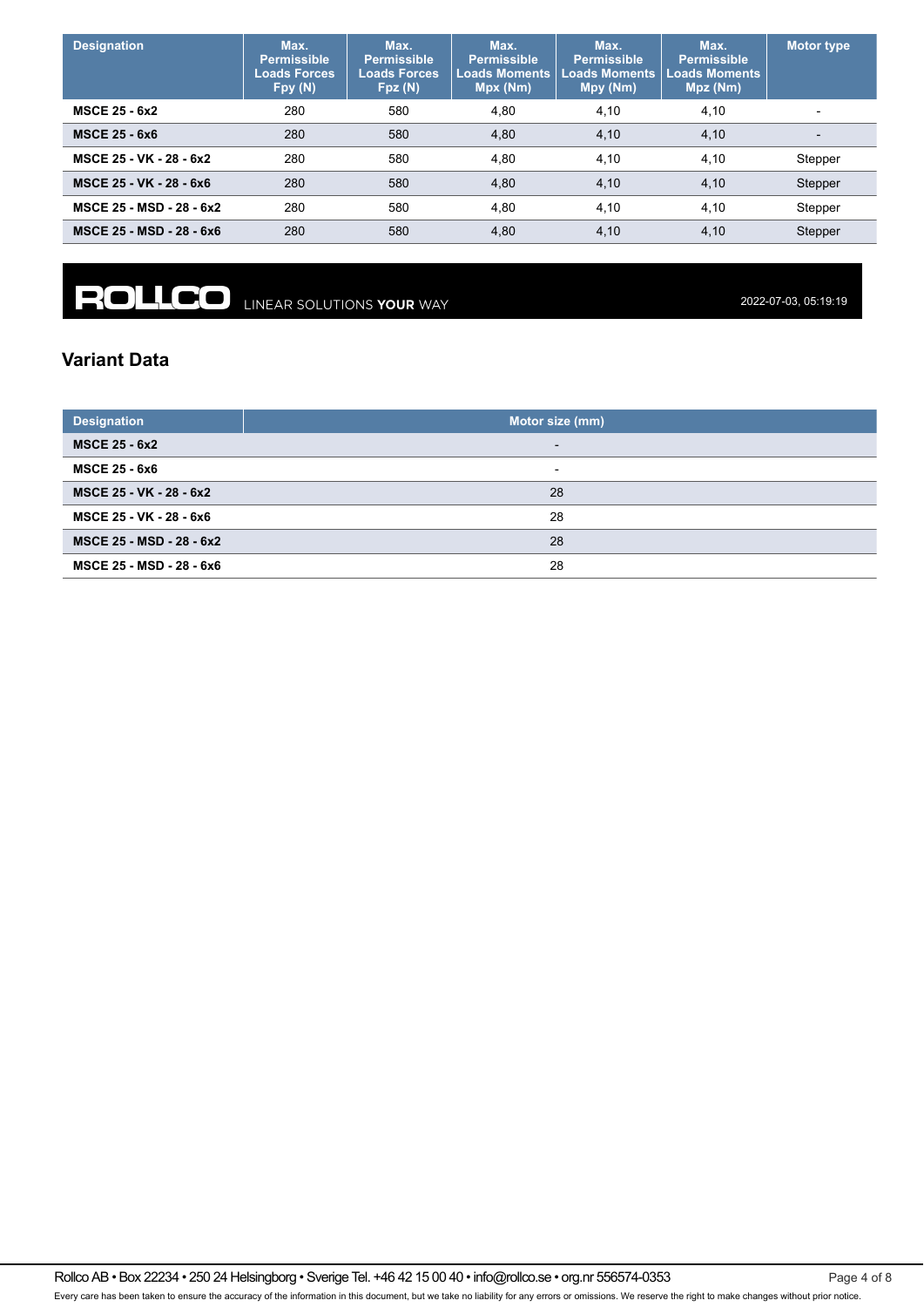### **Dimensions**

#### **MSCE without a motor**



#### MSCE with motor side drive MSD





### **MSCE with motor adapter VK**





Rollco AB • Box 22234 • 250 24 Helsingborg • Sverige Tel. +46 42 15 00 40 • info@rollco.se • org.nr 556574-0353 Page 5 of 8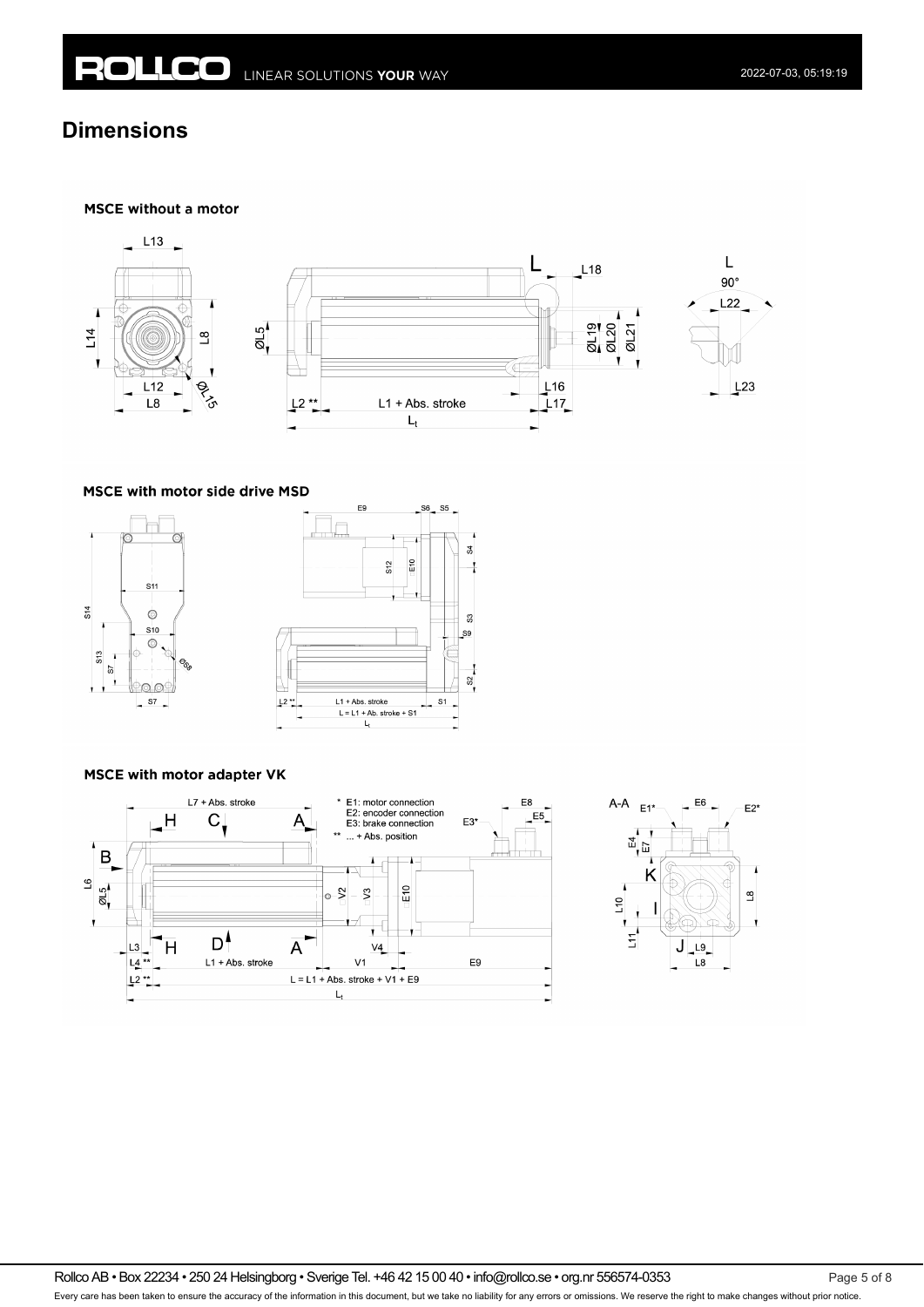### **Dimensions**

### MSCE 25 with motor adapter VK









### MSCE 25 with motor adapter VK







### MSCE 25 with motor adapter VK







| <b>Designation</b>       | L1 | L <sub>2</sub> | L3 | L <sub>4</sub> | L <sub>5</sub>  | L <sub>6</sub> | L7 | L8 | V <sub>1</sub>           |
|--------------------------|----|----------------|----|----------------|-----------------|----------------|----|----|--------------------------|
| <b>MSCE 25 - 6x2</b>     | 50 | 12             | 6  | 6              | Ø <sub>12</sub> | 36,50          | 58 | 25 | $\overline{\phantom{0}}$ |
| <b>MSCE 25 - 6x6</b>     | 50 | 12             | 6  | 6              | Ø <sub>12</sub> | 36.50          | 58 | 25 | $\overline{\phantom{0}}$ |
| MSCE 25 - VK - 28 - 6x2  | 50 | 12             | 6  | 6              | Ø <sub>12</sub> | 36.50          | 58 | 25 | 35                       |
| MSCE 25 - VK - 28 - 6x6  | 50 | 12             | 6  | 6              | Ø <sub>12</sub> | 36.50          | 58 | 25 | 35                       |
| MSCE 25 - MSD - 28 - 6x2 | 50 | 12             | 6  | 6              | $Ø$ 12          | 36.50          | 58 | 25 | 35                       |
| MSCE 25 - MSD - 28 - 6x6 | 50 | 12             | 6  | 6              | Ø <sub>12</sub> | 36,50          | 58 | 25 | 35                       |

Rollco AB • Box 22234 • 250 24 Helsingborg • Sverige Tel. +46 42 15 00 40 • info@rollco.se • org.nr 556574-0353 Page 6 of 8

Every care has been taken to ensure the accuracy of the information in this document, but we take no liability for any errors or omissions. We reserve the right to make changes without prior notice.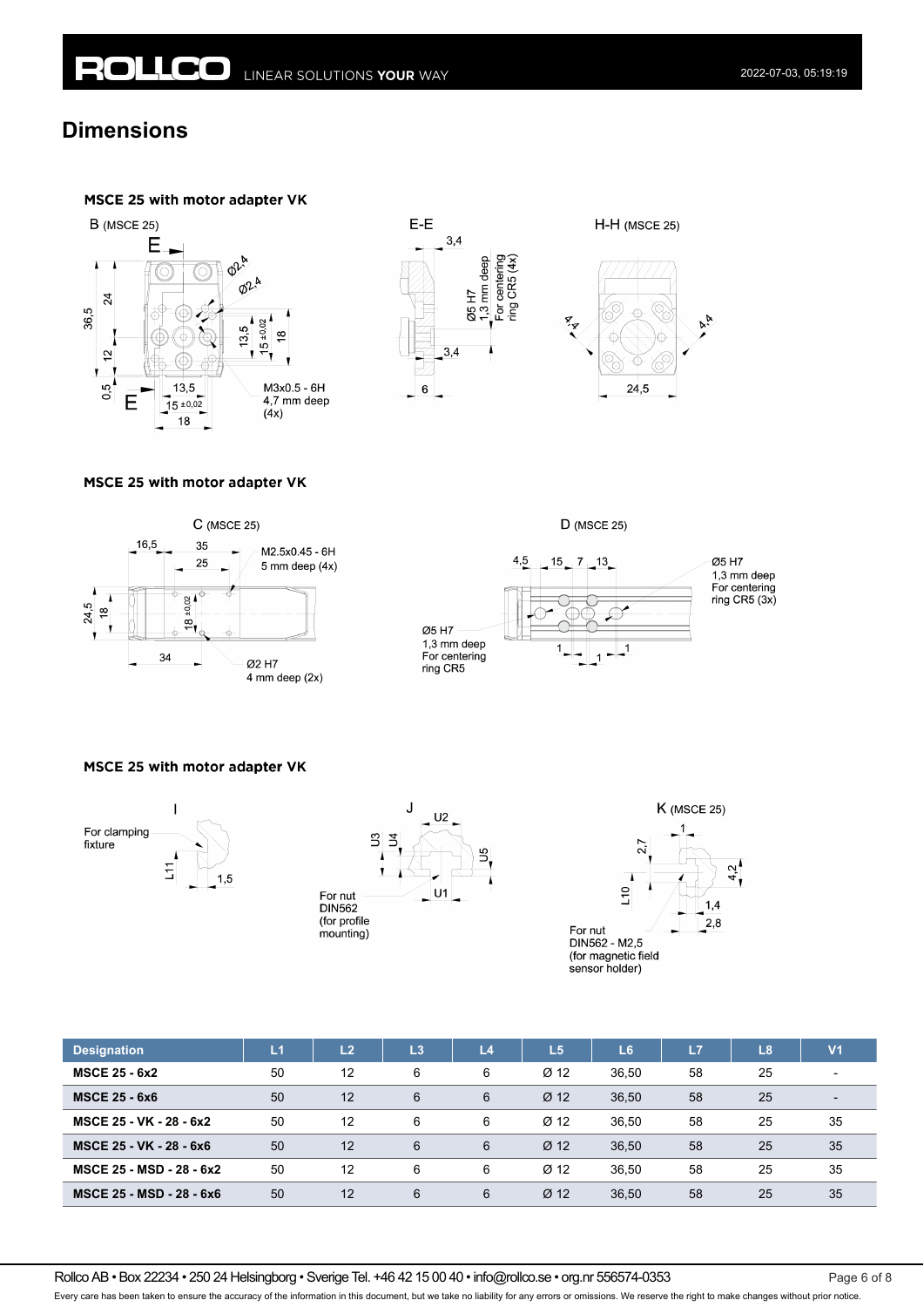### **Dimensions**

| <b>Designation</b>                 | V <sub>2</sub>           | V <sub>3</sub>           | V <sub>4</sub>           | L <sub>9</sub> | L10   | L11  | L <sub>12</sub> | L <sub>13</sub> | L14 | L15                  |
|------------------------------------|--------------------------|--------------------------|--------------------------|----------------|-------|------|-----------------|-----------------|-----|----------------------|
| <b>MSCE 25 - 6x2</b>               | $\overline{\phantom{a}}$ | $\overline{\phantom{0}}$ |                          | 13,50          | 19,25 | 4,40 | 19              | 17              | 18  | ØM2.5                |
| <b>MSCE 25 - 6x6</b>               | $\overline{\phantom{0}}$ | $\overline{\phantom{a}}$ | $\overline{\phantom{a}}$ | 13,50          | 19,25 | 4,40 | 19              | 17              | 18  | $\varnothing$ M2.5   |
| <b>MSCE 25 - VK - 28 -</b><br>6x2  | 24,50                    | 28                       | 5,50                     | 13,50          | 19,25 | 4,40 | 19              | 17              | 18  | $Ø$ M <sub>2.5</sub> |
| <b>MSCE 25 - VK - 28 -</b><br>6x6  | 24.50                    | 28                       | 5,50                     | 13.50          | 19.25 | 4,40 | 19              | 17              | 18  | $\varnothing$ M2.5   |
| <b>MSCE 25 - MSD - 28 -</b><br>6x2 | 24.50                    | 28                       | 5,50                     | 13,50          | 19,25 | 4,40 | 19              | 17              | 18  | $Ø$ M2.5             |
| <b>MSCE 25 - MSD - 28 -</b><br>6x6 | 24.50                    | 28                       | 5,50                     | 13,50          | 19,25 | 4,40 | 19              | 17              | 18  | Ø M <sub>2.5</sub>   |

| <b>Designation</b>                 | L16 | L <sub>17</sub> | L18            | L <sub>19</sub>      | L20      | L21                   | L22  | L23  | U <sub>1</sub> | U <sub>2</sub> |
|------------------------------------|-----|-----------------|----------------|----------------------|----------|-----------------------|------|------|----------------|----------------|
| <b>MSCE 25 - 6x2</b>               | 8   | 14              |                | $\varnothing$ 5 (h7) | Ø 17.6   | Ø 20(h7)              | 4,50 | 2,30 | 2,20           | 4,20           |
| <b>MSCE 25 - 6x6</b>               | 8   | 14              | 7              | $\varnothing$ 5 (h7) | Ø 17.6   | $\varnothing$ 20 (h7) | 4,50 | 2,30 | 2,20           | 4,20           |
| <b>MSCE 25 - VK - 28 -</b><br>6x2  | 8   | 14              |                | Ø5(h7)               | Ø 17.6   | Ø 20 (h7)             | 4,50 | 2,30 | 2,20           | 4,20           |
| <b>MSCE 25 - VK - 28 -</b><br>6x6  | 8   | 14              | $\overline{7}$ | $\varnothing$ 5 (h7) | $Ø$ 17.6 | Ø 20(h7)              | 4,50 | 2,30 | 2,20           | 4,20           |
| <b>MSCE 25 - MSD - 28 -</b><br>6x2 | 8   | 14              |                | Ø 5(h7)              | Ø 17.6   | Ø 20 (h7)             | 4,50 | 2,30 | 2,20           | 4,20           |
| <b>MSCE 25 - MSD - 28 -</b><br>6x6 | 8   | 14              | 7              | $\varnothing$ 5 (h7) | $Ø$ 17.6 | $Ø$ 20 (h7)           | 4,50 | 2,30 | 2,20           | 4,20           |

| <b>Designation</b>                 | U3   | U <sub>4</sub> | U <sub>5</sub> | S <sub>1</sub> | S <sub>2</sub>           | S <sub>3</sub>      | <b>S4</b>      | S <sub>5</sub> | <b>S6</b>                | <b>S7</b>                |
|------------------------------------|------|----------------|----------------|----------------|--------------------------|---------------------|----------------|----------------|--------------------------|--------------------------|
| <b>MSCE 25 - 6x2</b>               | 2,80 | 1,40           | 1              | $\blacksquare$ | $\overline{\phantom{a}}$ | -                   | $\blacksquare$ | -              | $\overline{\phantom{0}}$ |                          |
| <b>MSCE 25 - 6x6</b>               | 2,80 | 1,40           | 1              |                | $\blacksquare$           |                     | $\blacksquare$ |                | $\blacksquare$           | $\overline{\phantom{0}}$ |
| <b>MSCE 25 - VK - 28 -</b><br>6x2  | 2,80 | 1,40           |                | 22             | 12,50                    | 52.5 $(\pm$<br>0.5) | 18,25          | 19,50          | 5,50                     | 18                       |
| <b>MSCE 25 - VK - 28 -</b><br>6x6  | 2,80 | 1,40           | 1              | 22             | 12,50                    | 52.5 $(\pm$<br>0.5) | 18,25          | 19,50          | 5,50                     | 18                       |
| <b>MSCE 25 - MSD - 28 -</b><br>6x2 | 2,80 | 1,40           |                | 22             | 12,50                    | 52.5 $(\pm$<br>0.5) | 18,25          | 19,50          | 5,50                     | 18                       |
| <b>MSCE 25 - MSD - 28 -</b><br>6x6 | 2,80 | 1,40           | 1              | 22             | 12,50                    | 52.5 $(\pm$<br>0.5) | 18,25          | 19,50          | 5,50                     | 18                       |

| <b>Designation</b>       | S <sub>8</sub>           | S <sub>9</sub>           | <b>S10</b>               | <b>S11</b>               | <b>S12</b>               | <b>S13</b>               | <b>S14</b>               |
|--------------------------|--------------------------|--------------------------|--------------------------|--------------------------|--------------------------|--------------------------|--------------------------|
| <b>MSCE 25 - 6x2</b>     | $\overline{\phantom{a}}$ | $\overline{\phantom{a}}$ | $\overline{\phantom{0}}$ | $\overline{\phantom{0}}$ | $\overline{\phantom{0}}$ | $\blacksquare$           | $\overline{\phantom{0}}$ |
| <b>MSCE 25 - 6x6</b>     | $\blacksquare$           | $\overline{\phantom{a}}$ | $\overline{\phantom{0}}$ | $\overline{\phantom{0}}$ | $\overline{\phantom{0}}$ | $\overline{\phantom{0}}$ | $\overline{\phantom{0}}$ |
| MSCE 25 - VK - 28 - 6x2  | ØM4                      | 6                        | 24.50                    | 31.50                    | 34                       | 38.50                    | 83,25                    |
| MSCE 25 - VK - 28 - 6x6  | ØM4                      | 6                        | 24.50                    | 31.50                    | 34                       | 38.50                    | 83,25                    |
| MSCE 25 - MSD - 28 - 6x2 | ØM4                      | 6                        | 24.50                    | 31.50                    | 34                       | 38.50                    | 83,25                    |
| MSCE 25 - MSD - 28 - 6x6 | ØM4                      | 6                        | 24.50                    | 31,50                    | 34                       | 38.50                    | 83,25                    |

Rollco AB • Box 22234 • 250 24 Helsingborg • Sverige Tel. +46 42 15 00 40 • info@rollco.se • org.nr 556574-0353 Page 7 of 8